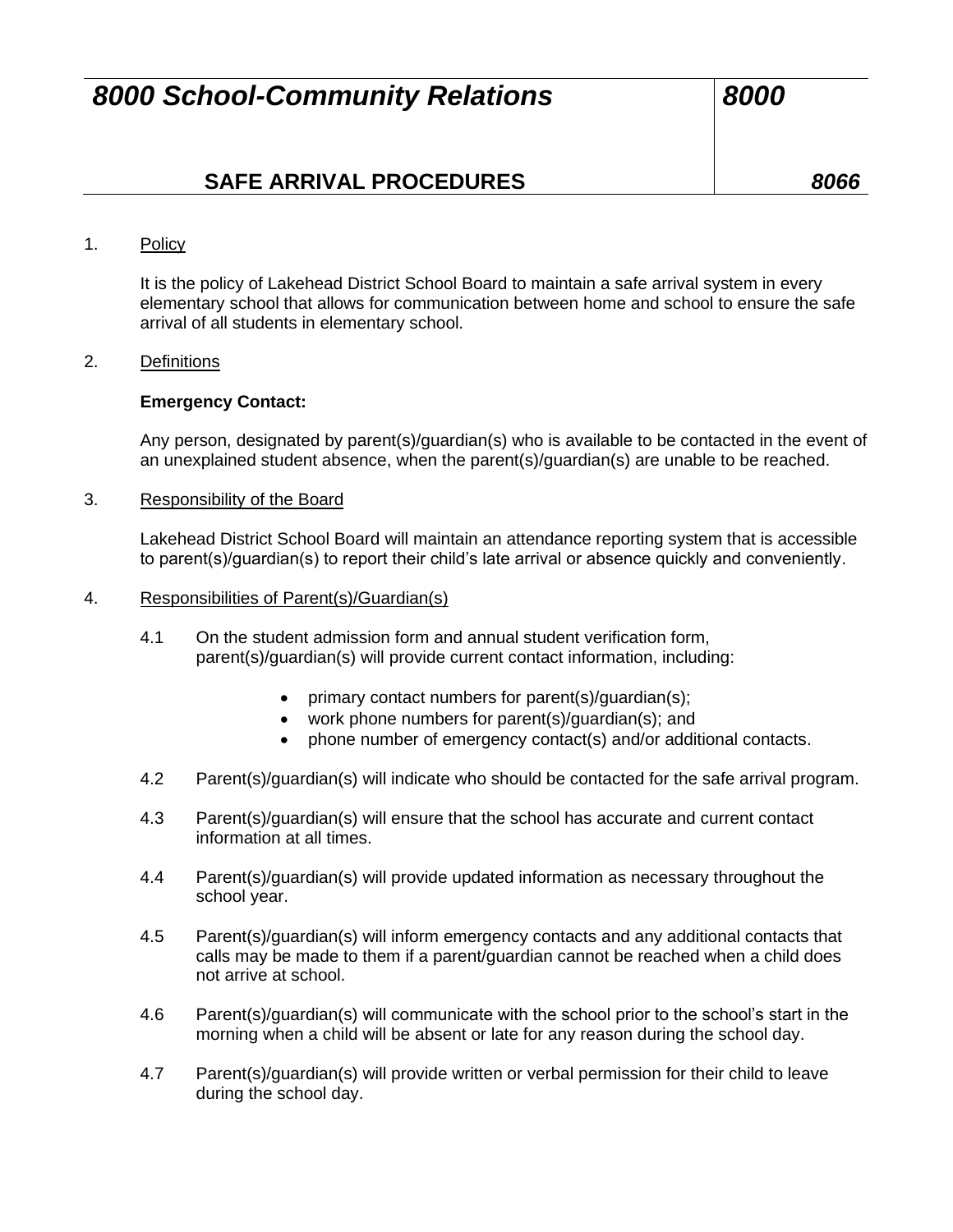# **SAFE ARRIVAL PROCEDURES** *8066*

## 5. Responsibilities of Elementary School Principals/Designates

- 5.1 Principals will organize and implement an effective safe arrival program that meets the needs of their school population and timetable.
- 5.2 Principals will stress the need for parent(s)/guardian(s) to provide current information for safe arrival programs.
- 5.3 Principals will inform parent(s)/guardian(s) that if an unexplained absence of their child occurs, calls may be made to the home, the parents'/guardians' place of work, the emergency contact, or any additional contacts.
- 5.4 Principals may enlist the aid of staff to implement safe arrival programs.
- 5.5 Principals may modify safe arrival programs to take into account unusual events and conditions such as inclement weather, late buses or bus cancellations.
- 5.6 Principals will ensure that the safe arrival program includes the following steps:
	- attendance is to be taken a minimum of once daily, within a reasonable amount of time from the start of the instructional day;
	- an attendance record is maintained, including a list of calls from parent(s)/guardian(s) who call to report absences or lateness. The attendance record shall include a list of safe arrival calls that are made by the school when there is an unexplained student absence. This record lists who has been called and when, and the result of each call;
	- absences recorded by teachers are checked against those listed in the attendance record;
	- phone calls are made in the order specified in the information provided by parent(s)/guardian(s);
	- an effort is made to check with any present siblings of pupils with unexplained absences, to determine if there is additional, pertinent information; and
	- principals will decide what action to take if contact cannot be made with the parent(s)/guardian(s), emergency or additional contact(s).
- 5.7 Police may be contacted when the school and the home, parent(s)/guardian(s) at work, emergency or additional contact(s) cannot reasonably account for a student's unexplained failure to arrive at school.

### 6. Responsibilities of Teachers

- 6.1 Teachers will record attendance and return it promptly to the office.
- 6.2 Teachers will notify the office of students who arrive after attendance has been recorded.